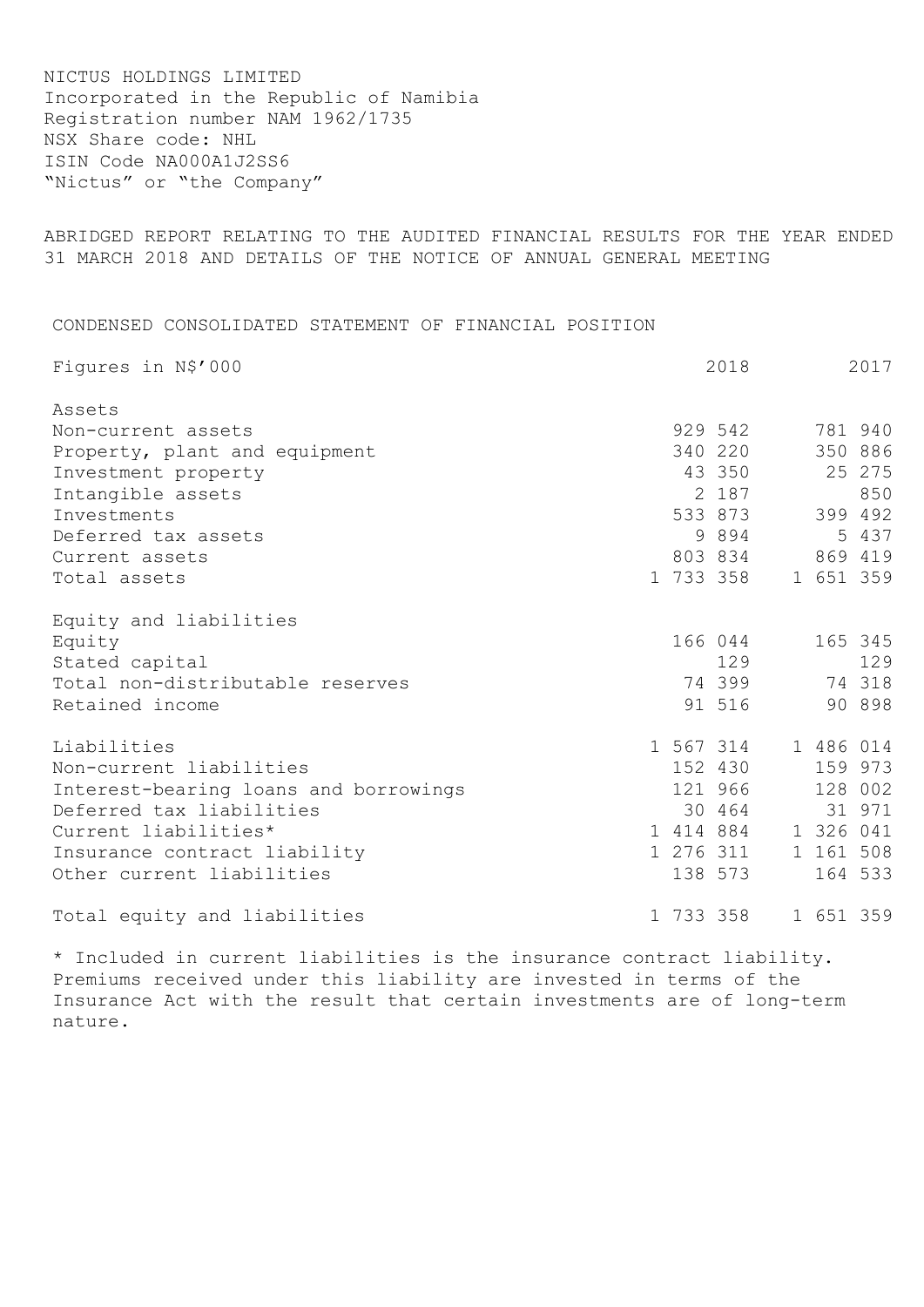CONDENSED CONSOLIDATED STATEMENT OF PROFIT OR LOSS AND OTHER COMPREHENSIVE INCOME

| Figures in N\$'000                              | 2018         | 2017                      |
|-------------------------------------------------|--------------|---------------------------|
| Revenue                                         | 831 921      | 972 001                   |
| Cost of sales                                   |              | $(621 141)$ $(745 746)$   |
| Gross profit                                    | 210 780      | 226 255                   |
| Other income                                    | 19 123       | 18 706                    |
| Fair value adjustment                           | $(1\ \ 933)$ |                           |
| Operating and admin expenses                    |              | $(240 251)$ $(246 160)$   |
| Investment income from operations               | 29 058       | 32 884                    |
| Operating profit                                | 16 777       | 31 685                    |
| Investment income                               | 2 538        | 6 471                     |
| Finance costs                                   |              | $(20 \t268)$ $(16 \t370)$ |
| Profit / (loss) before taxation                 | (953)        | 21 786                    |
| Taxation                                        |              | 6 551 (2 283)             |
| Profit for the year                             | 5 5 9 8      | 19 503                    |
| Other comprehensive income:                     |              |                           |
| Net gains on property revaluation               | 1 828        |                           |
| Taxation relating to other comprehensive income | (585)        |                           |
| Other comprehensive income for the year net of  |              |                           |
| taxation                                        | 1 243        |                           |
| Total comprehensive income for the year         | 6 841        | 19 503                    |
| Total comprehensive income attributable to:     |              |                           |
| Owners of the parent                            | 6 841        | 19 503                    |
| Earnings per share                              |              |                           |
| Basic earnings per share (cents)                |              | 10,47 36,49               |
| Diluted earnings per share (cents)              | 10,47        | 36,49                     |
| Weighted average number of shares in issue      |              |                           |
| (000's)                                         | 53 443       | 53 443                    |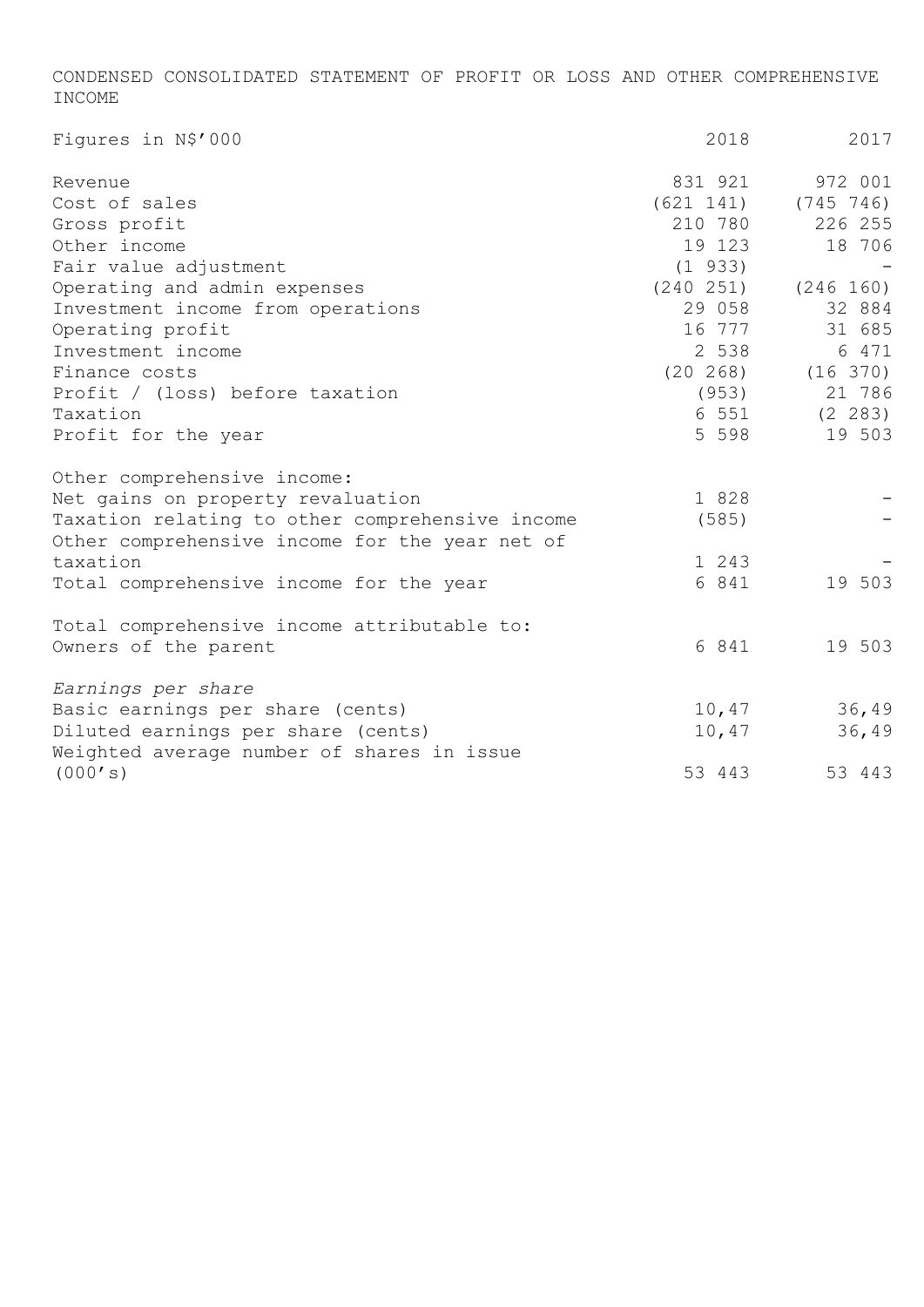# CONDENSED CONSOLIDATED STATEMENT OF CHANGES IN EQUITY

| Figures in N\$'000                                                                                                         | Stated<br>capital | Revaluation<br>reserve | Insurance<br>contingency earnings | Retained | Total<br>Equity |
|----------------------------------------------------------------------------------------------------------------------------|-------------------|------------------------|-----------------------------------|----------|-----------------|
| Balance at 1 April 2016<br>Total comprehensive                                                                             | 129               | 58 767                 | reserve<br>15 551                 | 81 015   | 155 462         |
| income for the year                                                                                                        |                   |                        |                                   | 19 503   | 19 503          |
| Profit for the year<br>Dividends paid to                                                                                   |                   |                        |                                   | 19 503   | 19 503          |
| ordinary shareholders<br>Total contributions by<br>and distributions to<br>owners of the company<br>recognised directly in |                   |                        |                                   | (9 620)  | (9 620)         |
| equity                                                                                                                     |                   |                        |                                   | (9 620)  | (9 620)         |
| Balance at 1 April 2017                                                                                                    | 129               | 58 767                 | 15 551                            | 90 898   | 165 345         |
| Total comprehensive                                                                                                        |                   |                        |                                   |          |                 |
| income for the year                                                                                                        |                   | 1 243                  |                                   | 5 5 9 8  | 6 841           |
| Profit for the year<br>Other comprehensive                                                                                 |                   |                        |                                   | 5 5 9 8  | 5 5 9 8         |
| income                                                                                                                     |                   | 1 243                  |                                   |          | 1 243           |
| Transfer of revaluation<br>reserve to retained                                                                             |                   |                        |                                   |          |                 |
| earnings                                                                                                                   |                   | (1 162)                |                                   | 1 162    |                 |
| Prescribed dividends<br>Dividends paid to                                                                                  |                   |                        |                                   | 271      | 271             |
| ordinary shareholders<br>Total contributions by<br>and distributions to<br>owners of the company<br>recognised directly in |                   |                        |                                   | (6 413)  | (6 413)         |
| equity                                                                                                                     |                   | (1 162)                |                                   | (4 980)  | (6 142)         |
| Balance at 31 March 2018                                                                                                   | 129               | 58 848                 | 15 551                            | 91 516   | 166 044         |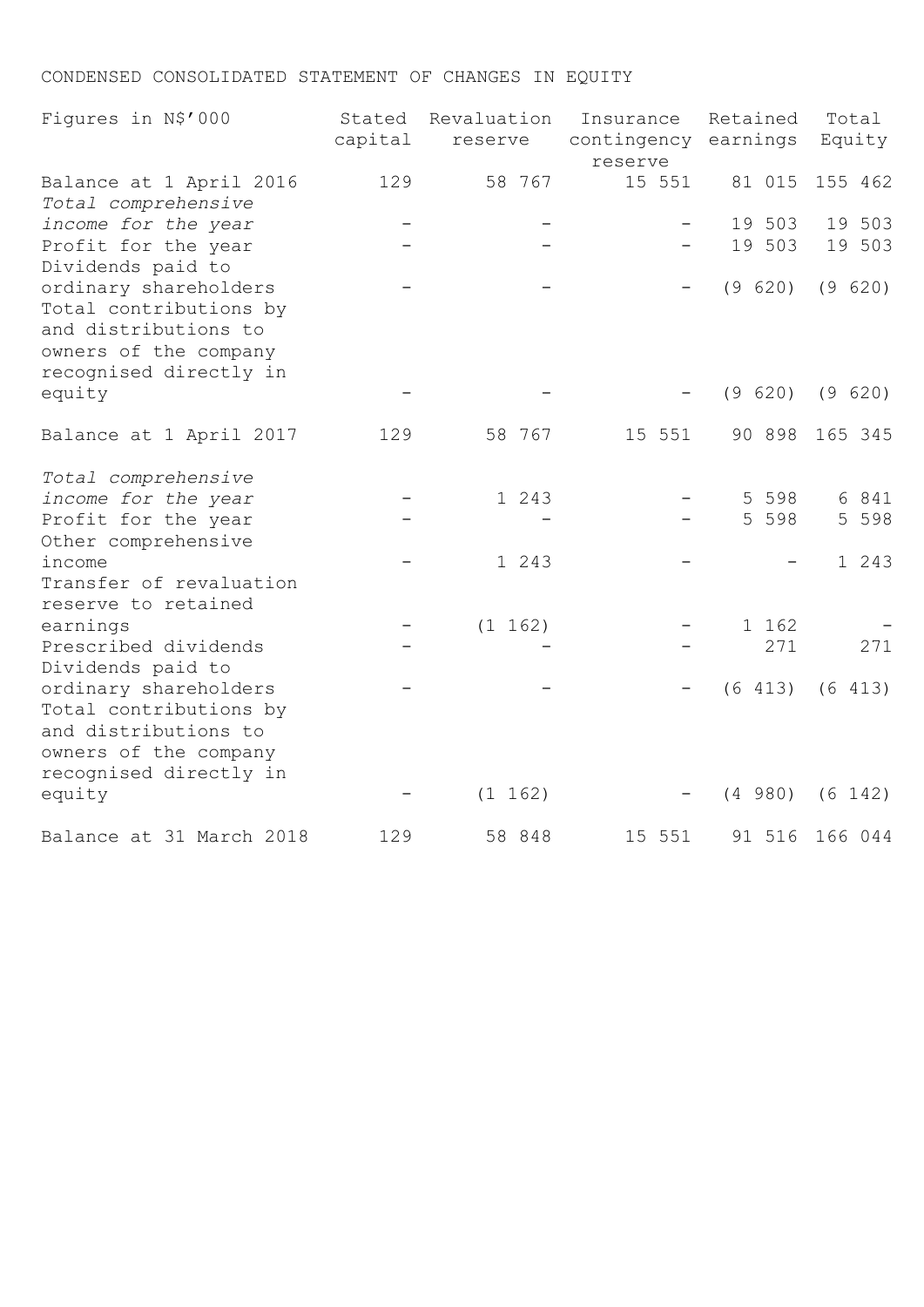## CONDENSED CONSOLIDATED STATEMENT OF CASHFLOW

| Figures in N\$'000                                                                                                                                                | 2018                                                      | 2017                                                                    |
|-------------------------------------------------------------------------------------------------------------------------------------------------------------------|-----------------------------------------------------------|-------------------------------------------------------------------------|
| Cash flow from operating activities<br>Cash generated from operations<br>Investment income from operations<br>Finance costs<br>Net cash from operating activities | 258 148<br>2 538<br>240 418                               | 109 064<br>6 471<br>$(20 \t268)$ $(16 \t370)$<br>99 165                 |
| Net cash from investing activities                                                                                                                                | (157 016)                                                 | (238 455)                                                               |
| Net cash from financing activities                                                                                                                                | $(26\;177)$                                               | 10 281                                                                  |
| Net movement in cash and cash equivalents<br>Cash and cash equivalents at beginning of year<br>Cash and cash equivalents at the end of year                       | 57 225<br>336 990<br>394 215                              | (129009)<br>465 999<br>336 990                                          |
| CONDENSED CONSOLIDATED SEGMENTAL ANALYSIS                                                                                                                         |                                                           |                                                                         |
| Figures in N\$'000                                                                                                                                                | 2018                                                      | 2017                                                                    |
| Segment revenue<br>Retail<br>Property companies<br>Insurance and finance                                                                                          | 749 943<br>27 434<br>99 280<br>876 657                    | 893 883<br>23 718<br>97 330<br>1 014 931                                |
| Head office and eliminations<br>Total revenue for the year                                                                                                        | 831 921                                                   | $(44 736)$ $(42 930)$<br>972 001                                        |
| Analysis of revenue by product / service<br>Sale of goods<br>Rental income<br>Finance income<br>Insurance premium income<br>Total revenue                         | 735 477<br>1 524<br>62 211<br>831 921                     | 881 217<br>447<br>55 166<br>32 709 35 171<br>972 001                    |
| Net profit $/$ (loss) after taxation<br>Retail<br>Property companies<br>Insurance and finance<br>Head office and eliminations                                     | (12 213)<br>$(4\ 778)$<br>25 322<br>8 331<br>$(2 \t 733)$ | $(10 \t304)$<br>915<br>24 811<br>15 422<br>4 081                        |
| Total profit for the year                                                                                                                                         | 5 5 9 8                                                   | 19 503                                                                  |
| Segment assets<br>Retail<br>Property companies<br>Insurance and finance<br>Head office and eliminations                                                           | 305 746<br>386 807<br>1 385 959<br>2 078 512              | 340 762<br>365 034<br>1 270 148<br>1 975 944<br>$(345 154)$ $(324 585)$ |
| Total as per statement of financial position                                                                                                                      | 1 733 358                                                 | 1 651 359                                                               |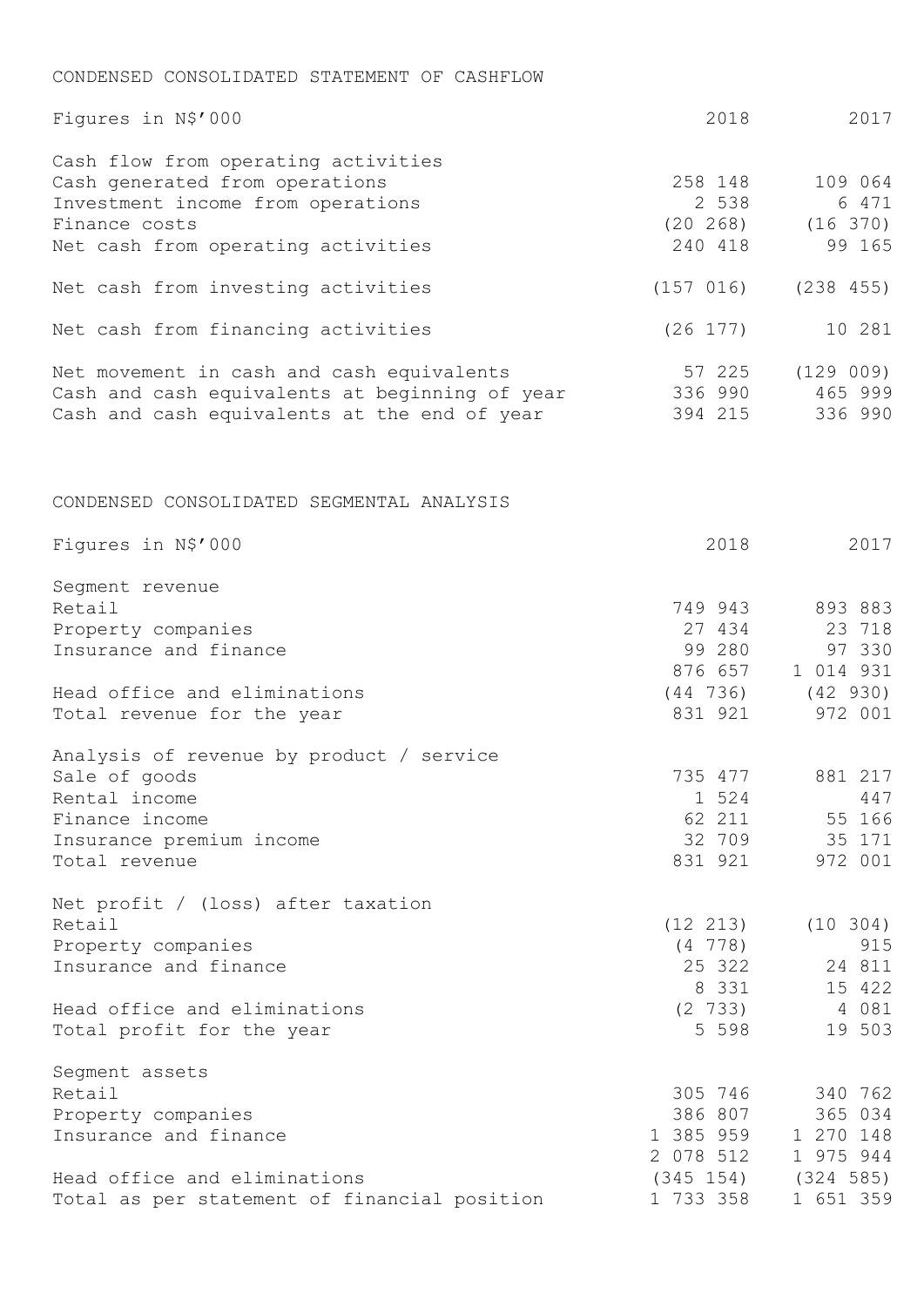| Figures in N\$'000                                    | 2018      | 2017                    |
|-------------------------------------------------------|-----------|-------------------------|
| Segment liabilities                                   |           |                         |
| Retail                                                | 267 436   | 235 240                 |
| Property companies                                    | 333 250   | 299 486                 |
| Insurance and finance                                 | 1 344 428 | 1 219 081               |
|                                                       | 1 945 114 | 1 753 807               |
| Head office and eliminations                          |           | $(377 800)$ $(267 793)$ |
| Total as per statement of financial position          | 1 567 314 | 1 486 014               |
|                                                       |           |                         |
| RECONCILIATION BETWEEN EARNINGS AND HEADLINE EARNINGS |           |                         |
| Figures in N\$'000                                    | 2018      | 2017                    |
| Weighted average number of shares in issue for        |           |                         |
| basic, diluted and headline earnings per share        |           |                         |
| (1000)                                                | 53 443    | 53 443                  |
| Profit for the year, net of taxation                  | 5 5 9 8   | 19 503                  |
| Profit on disposal of plant and equipment             | (276)     | (3 482)                 |
|                                                       |           |                         |
| Fair value adjustment on investment property          | 1 933     |                         |
| Headline earnings                                     | 7 255     | 16 021                  |
| Headline earnings per share (cents)                   | 13,57     | 29,98                   |
| Diluted headline earnings per share (cents)           | 13,57     | 29,98                   |

## NOTES TO THE CONDENSED CONSOLIDATED FINANCIAL INFORMATION

## 1. BASIS OF PREPARATION

The abridged summarised annual financial statements have been prepared in accordance with the recognition and measurement requirements of International Financial Reporting Standards (IFRS), in compliance with IAS34: Interim Financial Reporting, in the manner as required by the Companies Act of Namibia and the Listing Requirements of the Namibian Stock Exchange. The accounting policies are consistent with those applied in the consolidated financial statements for the year ended 31 March 2017, other than the new standards and interpretations adopted, summarised below:

- Amendment to IAS 7:Disclosure initiative
- Amendments to IAS 12: Recognition of Deferred Tax Assets

The impact of these adopted standards and interpretations have not led to any change in the Group's accounting policies which are relevant to its operations.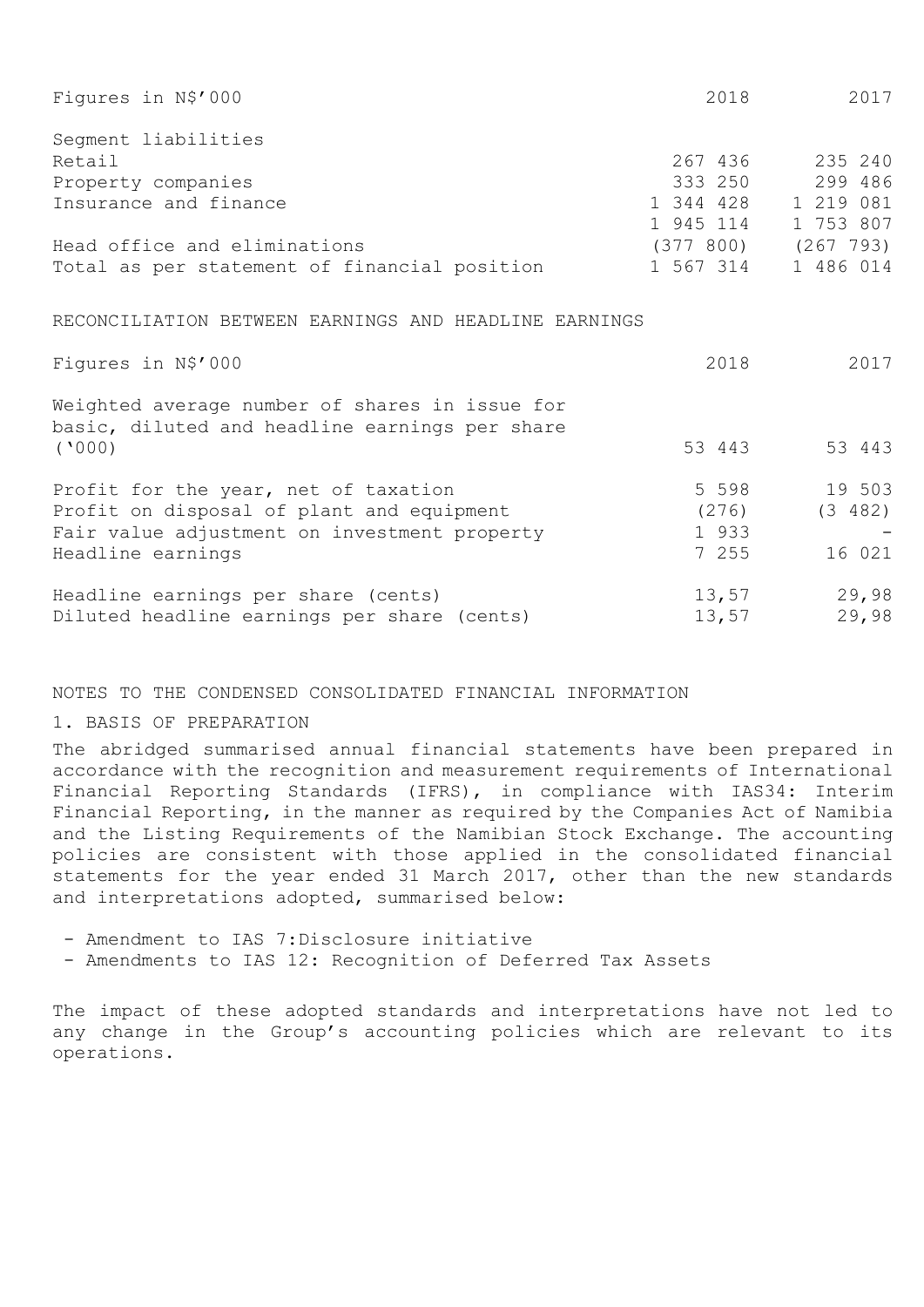2. RELATED PARTIES During the period, certain companies within the Group entered into transactions with each other. These intra-Group transactions have been eliminated on consolidation. Related party information is unchanged from that reported at 31 March 2017. Refer to the 2018 audited annual financial statements for further information.

## 3. DIVIDENDS

Ordinary dividends of 12 cents per share (N\$ 6,4 million) was declared and paid by the Company on 17 July 2017.

Final dividend of 12 cents per share (N\$ 6,4 million) was approved by the Board on 7 June 2018, in respect of the year ended 31 March 2018. The dividend will be declared out of retained earnings on 28 June 2018. The dividend has not been provided for and there are no accounting implications for the current financial year.

| 12 cents per share                                   | N\$ 6,4 million     |  |  |  |  |
|------------------------------------------------------|---------------------|--|--|--|--|
| Last date to trade ordinary shares<br>"cum" dividend | Friday 13 July 2018 |  |  |  |  |
| Ordinary shares trade "ex" dividend                  | Monday 16 July 2018 |  |  |  |  |
| Record date                                          | Friday 20 July 2018 |  |  |  |  |
| Payment/issue date                                   | Monday 23 July 2018 |  |  |  |  |

Share certificates may not be dematerialised between Monday 16 July and Friday 20 July 2018 both days inclusive.

4. RESPONSIBILITY FOR CONSOLIDATED ANNUAL FINANCIAL STATEMENTS Accounting policies have been applied consistently with those of the prior year. The annual consolidated financial statements for the year ended 31 March 2018 have been audited by SGA Chartered Accountants and Auditors, and their unqualified audit opinion is available for inspection at the registered office of the company.

## 5. DIRECTORS' RESPONSIBILITY

The directors take full responsibility for the preparation of the summarised annual financial statements, and that the financial information has been correctly extracted from the underlying audited annual financial statements for the year ended 31 March 2018.

6. EVENTS AFTER THE REPORTING PERIOD

There were not events after the reporting period other than the declaration of the dividend and the resignation of JJ Retief as director with effect from 1 June 2018, which affected the presentation of the annual financial statements for the year ended 31 March 2018.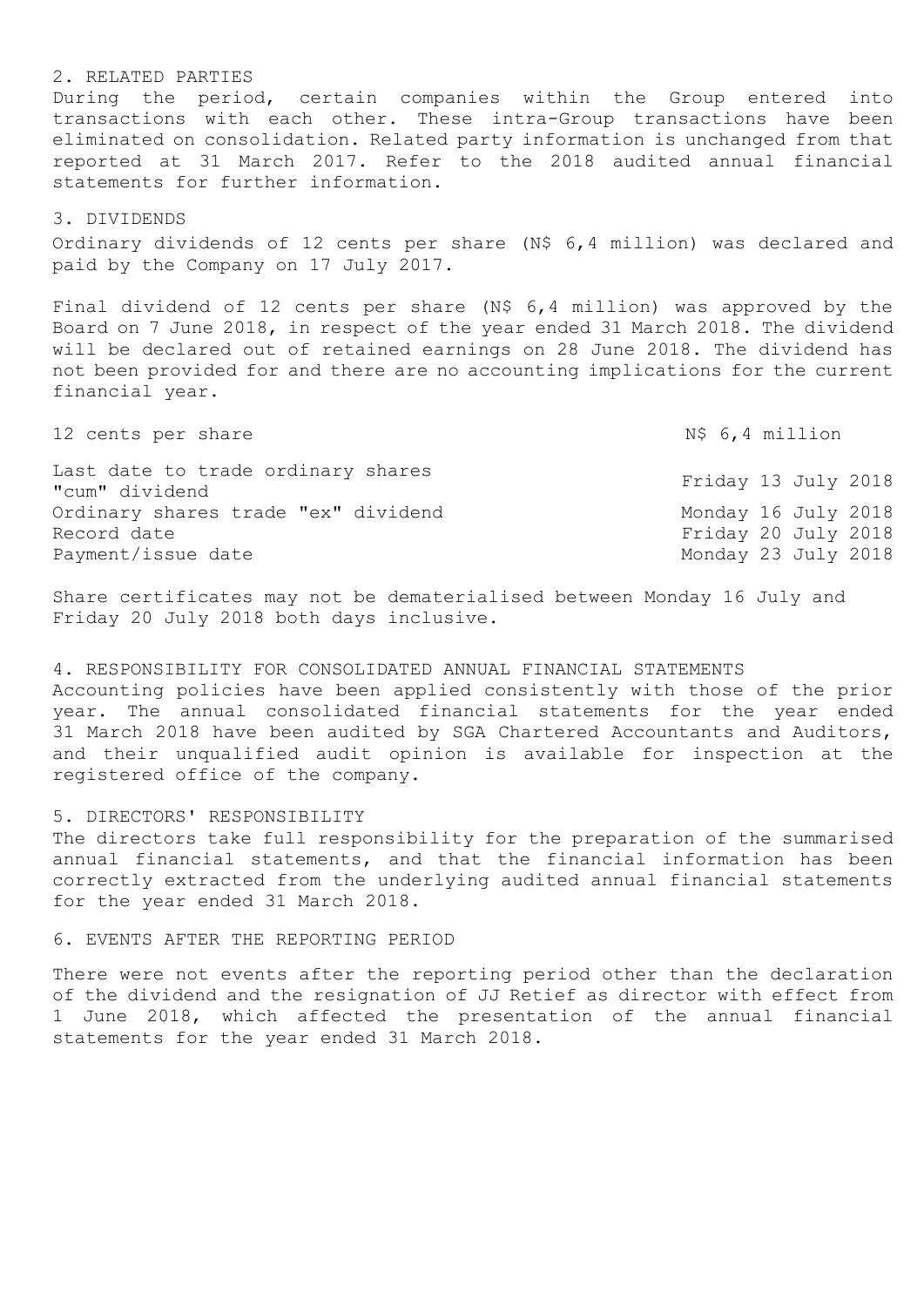#### 7. DIRECTORATE

The directors in office at the date of this report are as follows:

- Gerard Swart (Independent Non-executive Chairman)
- PJ de W Tromp (Group Managing Director)
- NC Tromp (Strategic and Non-executive Director)
- GR de V Tromp (Non-executive Director)
- FR van Staden (Executive Director)
- JJ Retief (Executive Director)(resigned 1 June 2018)
- WO Fourie (Executive Director)
- JD Mandy (Independent Non-executive Director)

#### CHAIRMAN'S REPORT

The 2018 financial year was earmarked by a virtual stagnation in the economy mainly due to the moratorium on government spending. Many a project came to a complete standstill as there was almost no cash flow. The influence of this could be felt throughout the economy. The retail spending in the Namibian market consequently declined significantly. Other stalling factors were the negative perceptions about NEEEF as well as reduced spending on residential properties due to more stringent lending regulations. The whole debacle around the Steinhoff saga also impacted on the markets of the entire region.

The Nictus Group of Companies also did not escape these declining conditions unscathed.

#### SEGMENTS

The segment which performed best again was the insurance and finance segment. It was the major positive contributor to the overall profit of the Group. Although this industry also suffered due to the waning economy we are optimistic that the insurance segment will continue to be a major profit contributor to the Group's results.

In the retail segment we saw declines on all fronts. The motor industry's sales continued to decrease further and as predicted in last year's report, the full brunt of the consequence of the withdrawal of General Motors South Africa was experienced by us. We managed to stabilise the motor subsidiary with rigorous actions and are now well on the way to being profitable once more. The tyre subsidiary showed good results and contributed positively to the Group's results. The furniture subsidiary was hardest hit by the negative economic environment and the downward spiral of disposable income of consumers. However, with our growth strategy in the furniture subsidiary, we anticipate positive results for the future.

The property segment also suffers from the same fate of diminishing revenue as the other segments, mainly because the majority of our properties are occupied by Group companies, but we do have strategies in place to reduce this impact on our Group results.

## ECONOMIC OULOOK

I anticipate that the economy will still be in dire straits for some time to come, but with a moderate recovery projected for the next two to three years. We will work hard to establish profitability in all our segments and I foresee that these strategies will gradually show profits again – despite the difficult circumstances under which we are operating at present.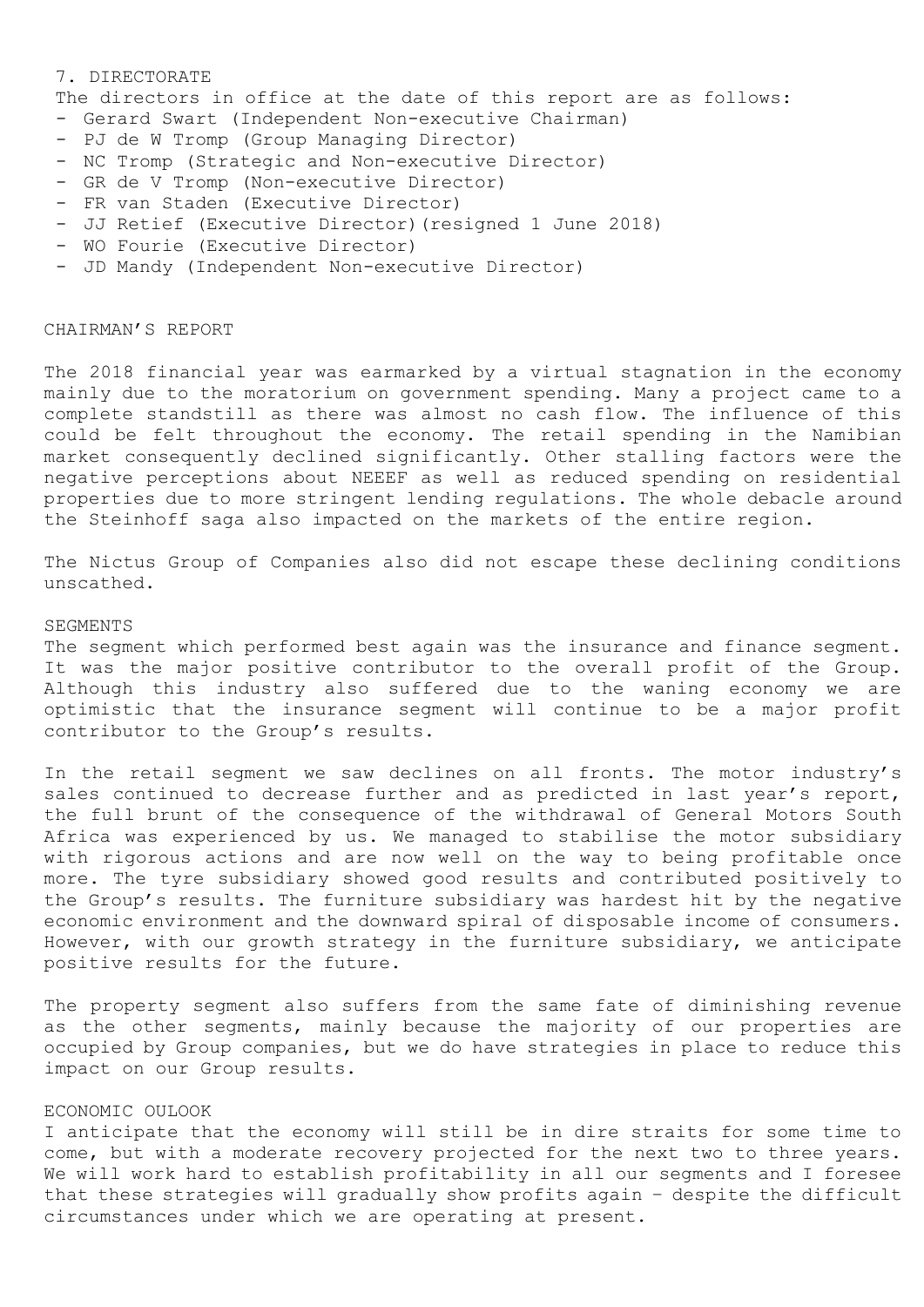I would like to thank all involved in the Group for their loyalty, dedication and support. Lastly, all glory to God, the Almighty, for guiding us and protecting us during the year.

Gerard Swart Chairman of Nictus Holdings Limited.

MANAGING DIRECTORS REPORT

Dear Stakeholders,

During the 2018 financial year the Nictus Holdings Group had its own unique challenges that had to be converted into opportunities.

We, as a Group were not excluded from the effect of the economic meltdown that was felt in all of the sectors of the economy we are dealing in. The secret to survival is to be able to adapt and this was no easy task. The current economic situation in the country is, in my opinion, the "new normal" and the sooner we adapt and enforce change, the sooner we will see the situation improving. Although it was with much effort, we are thankful that we could maintain profitability within the current circumstances.

#### RETAIL SEGMENT

The retail segment was hardest hit and we had to make some major adjustments and realignments to ensure sustainability.

Driving our long-term growth strategy in Nictus furnishers still remains a priority, more so in the current circumstances. Attaining our ideal market share was systematically accomplished. A strategy which we will continue to employ in the coming years, with a major focus on economies of scale, will enable us to maintain our current structure and footprint.

We achieved a major turnaround in Trentyre compared to the previous financial year. Aligning our structure and optimizing our resources were some of the main contributors. The renewed focus on the core business of selling tyres, was attained and the management team put in a gigantic effort to effect this turnaround in such a short period.

The motor subsidiary, Auas Motors, subsequent to the withdrawal of General Motors (GM) during the current financial year could only absorb the full impact toward the last quarter of the financial year. The impact was significant, along with new imposed regulations that were enforced on the motor industry. We imposed drastic structural changes and realignments. However, this compelled us to revisit our strategy in the Namibian motor industry and we repositioned ourselves with a new set of objectives. We are confident that our current brands, Isuzu and Opel, are the partners which will be a force to be reckoned with. With Opel vehicles being assembled in Walvis Bay during the second half of the year, we are optimistic that this will indeed bring a new dimension to Auas Motors and will play a major role in propelling us to a new level of excellence.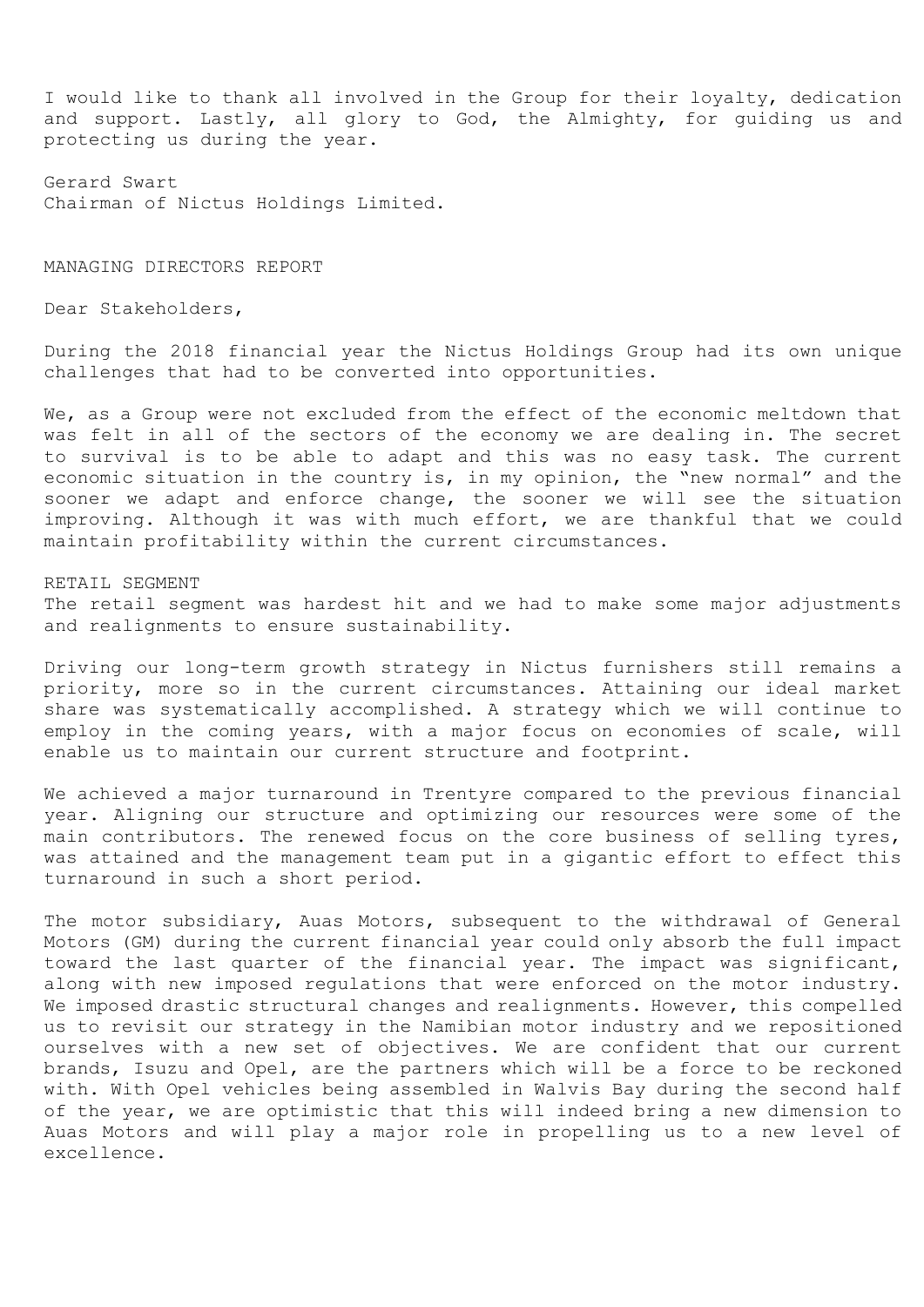## INSRUANCE AND FINANCE SEGMENT

Hakos Capital and Finance's performance was aligned with those of Auas Motors because of our strategy within the company. With vehicle sales reaching the levels of 2010/2011, this had an impact on the performance. With the extended period allowed for financing, we anticipated the long-term effect of the economic downturn and reacted in advance, and the real results will only be seen in about 18 months' time. Arrears are also seen to be increasing and this trend will be closely monitored and managed.

The insurance company performed above expectations compared to the retail segment. Share investments were very volatile and margins came under pressure due to various factors. This however, restated the relevance of our insurance products, especially with the economic meltdown, and we are satisfied with the results achieved under the current circumstances.

#### PROPERTY SEGMENT

The property companies performed on par during the year under review. With an imminent increased vacancy factor in the coming year, we will continue to optimize and reconstruct our premises and grow our portfolio within our set of guidelines.

## EXPECTATIONS

I am confident that the necessary re-alignment put in place throughout the Group will enable us to grow our profitability. Our strategies are in line with being an "Exceptional Wealth Creator" and will drive towards sustainable profitability in the coming year. I believe that we are at the bottom of the current cycle and that the Group has achieved a major turnaround. The cash flow and profit forecasts look favourable and with reserves collected during the prosperous years, we decided to maintain the dividend of the previous year of 12 cents to show our commitment and confidence in our products and services while developing a sustainable dividend policy for the future. There are expected changes in regulatory requirements that could impact the Group in the coming year.

All grace, glory and praise to our Heavenly Father that guided and braced us during this period. We remain dependent on His grace for the future.

Regards,

Philippus Tromp Managing Director Nictus Holdings Limited